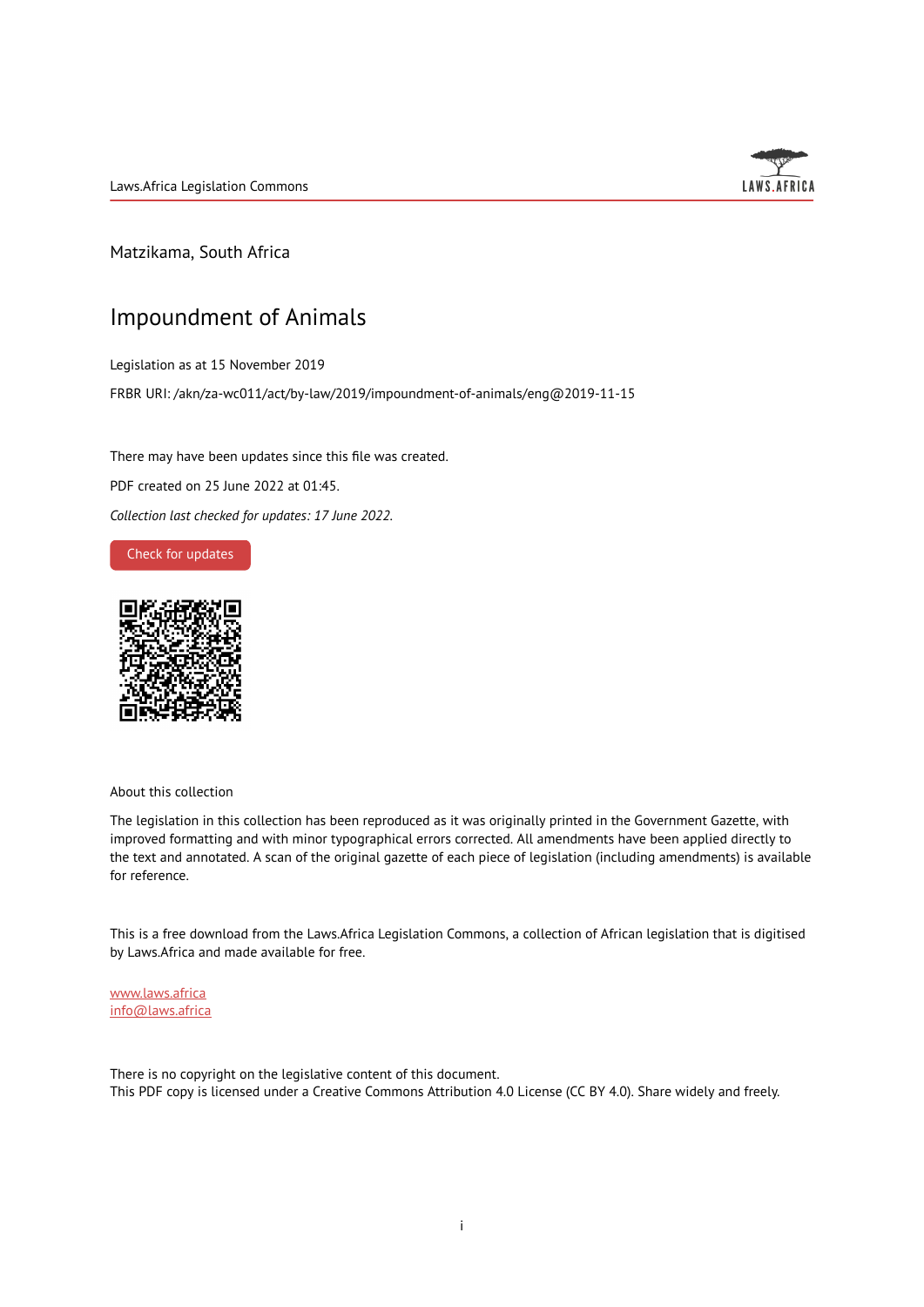# **Impoundment of Animals** Contents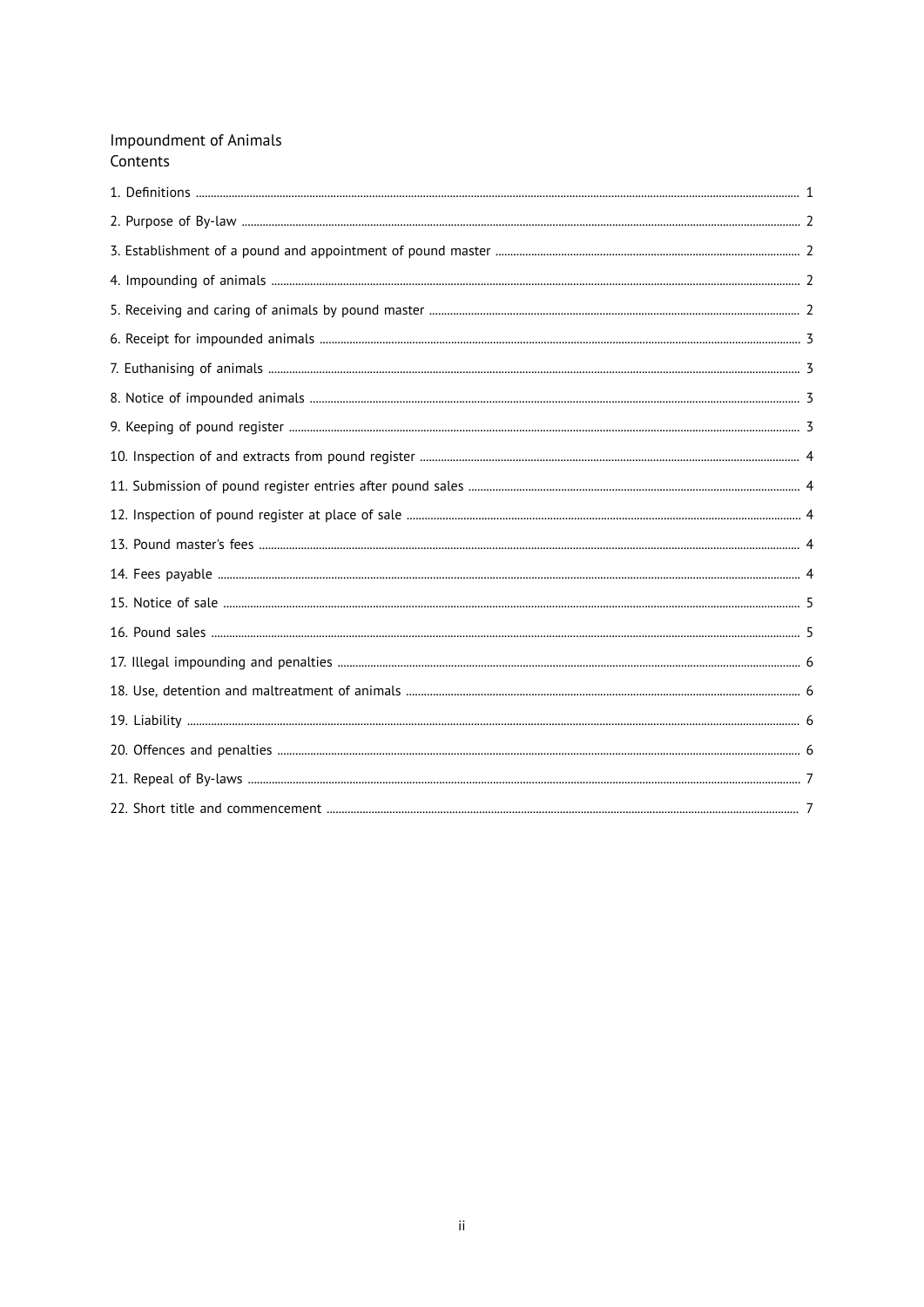# **Matzikama South Africa**

# **Impoundment of Animals By-law, 2019**

Published in [Government](https://commons.laws.africa/akn/za-wc011/act/by-law/2019/impoundment-of-animals/media/publication/za-wc011-act-by-law-2019-impoundment-of-animals-publication-document.pdf) Gazette no. 8177 on 15 November 2019

#### **Commenced on 15 November 2019**

*[This is the version of this document from 15 November 2019 and includes any amendments published up to 17 June 2022.]*

# <span id="page-2-0"></span>**1. Definitions**

In this By-law, words used in the masculine gender include the feminine; the singular includes the plural and vice versa; the English text shall prevail in the event of an inconsistency between the different texts, and unless the context otherwise indicates-

"**animal**" means any equine, bovine, sheep, goat, pig, fowl, ostrich, dog, cat or other domestic animal or bird, or any wild animal, wild bird or reptile which is in captivity or under the control of any person;

"**authorised official**" means an official, authorised in terms of Section 8 of the Animal Protection Act, [1962](https://resolver.laws.africa/resolve/akn/za/act/1962/71) (Act No. 71 of 1962), or any peace officer authorised in terms of Section 334 of the Criminal Procedures Act, 1977 (Act No. 51 of [1977\)](https://resolver.laws.africa/resolve/akn/za/act/1977/51) or any employee of the Matzikama Municipality who is authorised to enforce the provisions of this By-law;

"**cattle**" means bulls, cows, oxen, heifers, steers and calves;

"**goat**" means an adult male or female goat, a wether or a kid;

"**horse**" means a stallion, mare, gelding, colt, filly, donkey and mule;

"**Municipality**" means the Municipality of Matzikama established in terms of Section 12 of the Local Government: Municipal Structures Act, 1998 (Act 117 of [1998\)](https://resolver.laws.africa/resolve/akn/za/act/1998/117), Provincial Notice 481 dated 4 December 2000 and includes any political structure, political office-bearer or any employee thereof acting in connection with this By-law by virtue of a power vested in the Municipality and delegated or subdelegated to such political structure, political office-bearer or employee and also includes a service provider in terms of a service delivery agreement;

"**occupant**" means any person in actual occupation of land or entitled as owner, lessee or resident to occupy land;

"**owner**" in relation to an animal, includes any person having possession, charge, custody or control of such animal;

"**pound**" means a fenced-off area consisting of one or more camps under the control of a pound master, which was created for the housing and care of stray animals which are astray, lost or at large;

"**pound master**" means a person tasked to fulfil the duties and functions of a pound master in terms of this By-law and who may be either-

(a) a part-time or full-time employee of the Municipality; or

(b) appointed under a service-delivery agreement to keep and operate a pound; "**proprietor**" means in relation to the ownership of any property any person who as owner, legal lessee or occupant resides on premises or land or uses it for whatever purpose, or who, as agent of the owner, exercises control over it;

"**sheep**" means a ram, an ewe, a wether and a lamb;

"**stallion**" means a male horse, donkey or mule not castrated or partially castrated;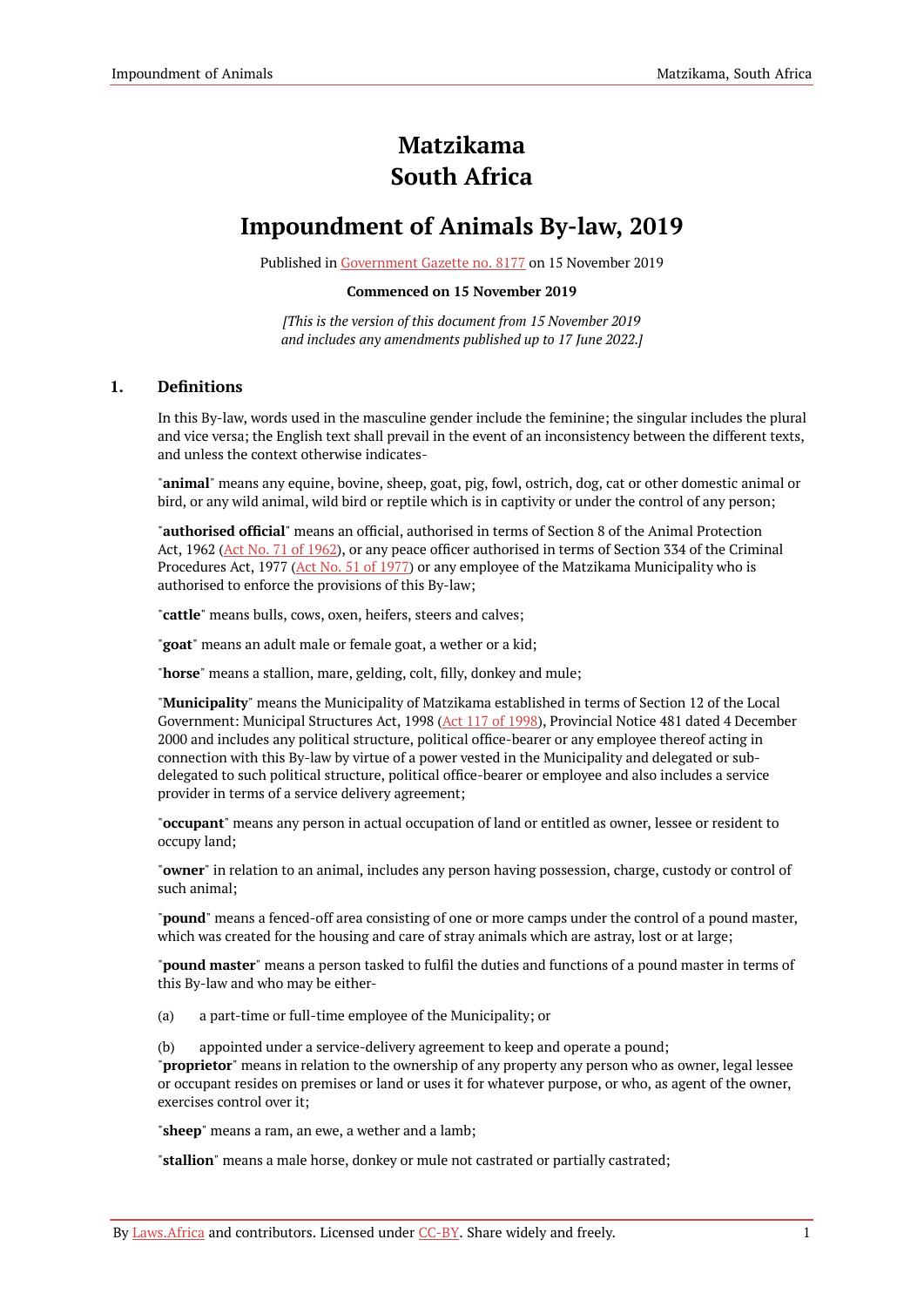"**proprietor**" means any owner, lessee, or occupant of land;

"**stock inspector**" means a person competent and qualified to inspect stock and who has been appointed by the Department of Agriculture for this purpose;

"**veterinary surgeon**" means a person who is qualified and registered in accordance with the provisions of the Veterinary and Para-Veterinary Professions Act, 1982 (Act 19 of [1982\)](https://resolver.laws.africa/resolve/akn/za/act/1982/19), to practise as veterinary surgeon.

#### <span id="page-3-0"></span>**2. Purpose of By-law**

The purpose of this By-law is to provide facilities for the housing and care of animals which are astray, lost or at large and for procedures, methods and practices to manage the impoundment of such animals.

# <span id="page-3-1"></span>**3. Establishment of a pound and appointment of pound master**

- (1) The Municipality may establish a pound or pounds and any places of safe-keeping of animals within the area of jurisdiction of the Municipality and the Municipality may enter into a service delivery agreement with an animal welfare organisation or an institution or a person to operate such a pound.
- (2) The Municipality may close any pound under its control.
- (3) The Municipality may, in terms of its human resource policy, appoint a competent and suitably skilled person as pound master or, in the event for a service delivery agreement, the person nominated by the service provider.

# <span id="page-3-2"></span>**4. Impounding of animals**

- (1) Any person or authorised official may impound any animal found abandoned, lost, strayed or trespassing upon any street, road, road reserve or other public place and deliver such animal to the municipal pound.
- (2) Any proprietor or occupier upon whose land any animals are found trespassing may send such animals to such pound as is nearest by a passable road or thoroughfare to the land trespassed upon, or such other pound designated by the Municipality.
- (3) The owner of any animals liable to impoundment for trespassing may, before the animals are removed for impoundment from the property trespassed upon, offer to the person complaining of the trespassing a sum of money in compensation for the damage suffered by him. Such offer shall be made to the complainant himself or to his servant or agent charged with the duty of taking the animals to the pound.

#### <span id="page-3-3"></span>**5. Receiving and caring of animals by pound master**

- (1) It shall be the duty of every pound master to receive into his charge all animals brought to his pound, during such hours as the Municipality may determine, by an authorised official or by the proprietor, or by any person authorised in writing thereto by such proprietor or caretaker, to be impounded for having been found trespassing upon the land of such proprietor.
- (2) Any pound master who unreasonably refuses or fails to receive animals brought to his pound as aforesaid shall be guilty of an offence and shall, in addition, be liable for any damage caused to the owner of the said animals, or to any other person, by reason of such refusal of failure; provided that, if any animal suffering from any contagious disease is brought to the pound, such animal shall be kept separate from all other impounded animals, and the pound master may cause such animals to be euthanised under the provisions of [Section](#page-4-1) 7.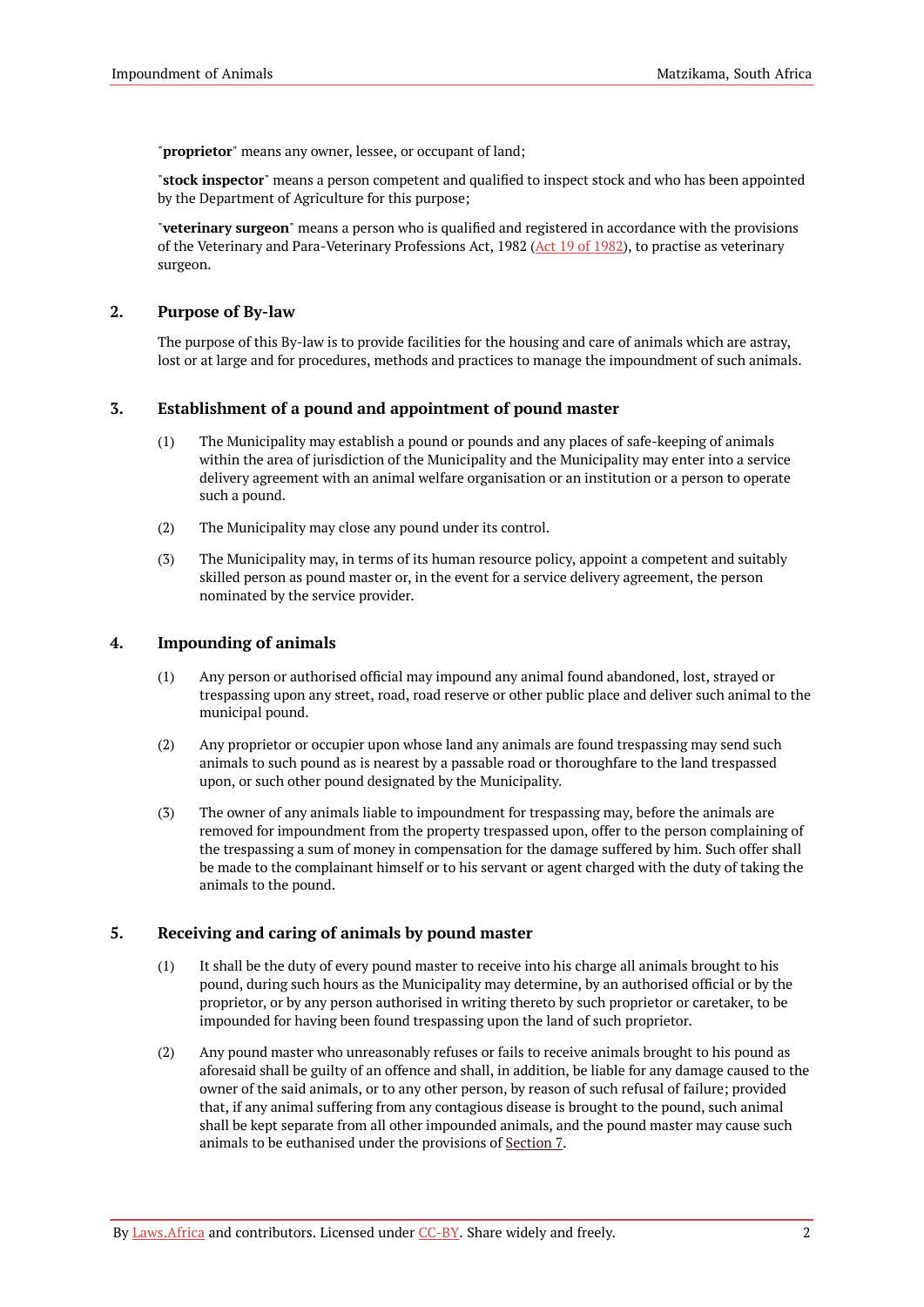(3) The pound master is responsible for the proper care of all animals and must ensure that fresh water and sufficient food is available at all times.

#### <span id="page-4-0"></span>**6. Receipt for impounded animals**

- (1) Every pound master shall give the person delivering animals into his charge a written receipt, indicating the number and description of the animals so delivered, and specifying the trespassing for which the said animals, as reported, are to be impounded.
- (2) Every pound master shall maintain in good repair and, as far as possible, free from all infection, not less than five separate enclosures for-
	- (a) ostriches and horses;
	- (b) cattle;
	- (c) sheep, goats and pigs;
	- (d) canine; and
	- (e) feline;

provided that the Municipality may in regard to any pound in its area give permission to the pound master to maintain a smaller number of enclosures thereon.

# <span id="page-4-1"></span>**7. Euthanising of animals**

A pound master may euthanise any impounded animal-

- (a) suffering from a contagious disease or which may prove dangerous to human life; or
- (b) if it has been agreed to by the owner of the animal with the pound master as to the necessity for it being euthanised; or
- (c) if the animal impounded has no reasonable life expectancy;
- (d) if the animal is permanently unfit; or
- (e) if the animal has not been claimed by its owner within ten working days after having been impounded alternatively having been unsuccessfully offered for sale at an auction as contemplated in [Section](#page-6-1) 16.

# <span id="page-4-2"></span>**8. Notice of impounded animals**

- (1) Every pound master who knows the name of the owner of any animal impounded in his pound shall forthwith give notice to such owner that the said animal has been impounded.
- (2) Whenever the pound master has reason to believe that an animal brought in for impoundment may have been stolen he must report it to the nearest police station.

#### <span id="page-4-3"></span>**9. Keeping of pound register**

- (1) Every pound master shall keep a pound register with the following particulars-
	- (a) the date when, and the cause for which, all animals received by him are impounded;
	- (b) the number and description of such animals;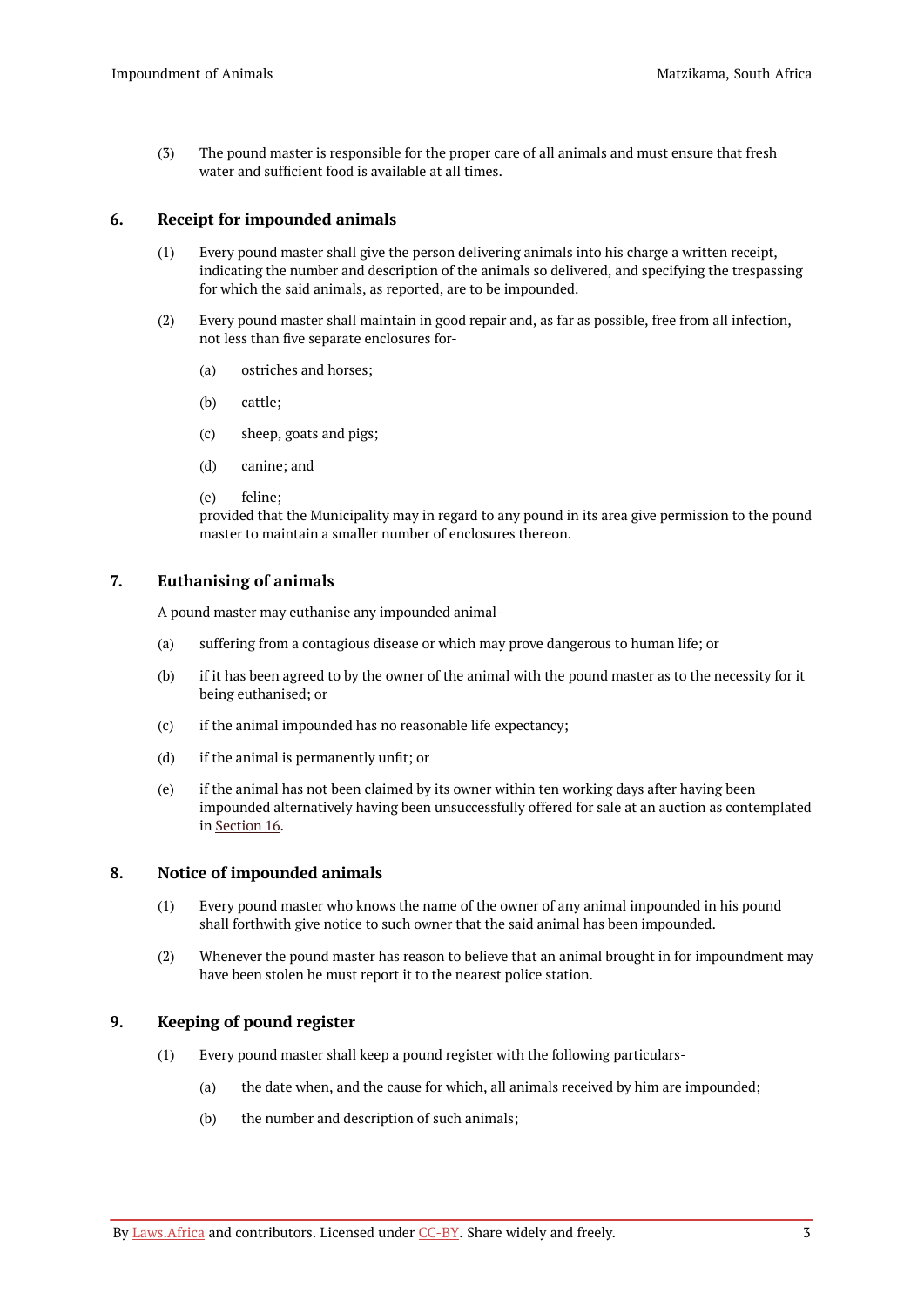- (c) the name and residence of the person impounding such animals, and the name and residence of the owner or supposed owner;
- (d) the date and particulars of the release, sale, theft or euthanising of the animals, as the case may be; and
- (e) any other matters which he may be directed by the Municipality to ascertain and record.
- (2) The entries under subsection  $(1)(a)$ , (b) and (c) shall be made at the time the animals are impounded and the entries under subsection (1)(d) and (e) shall be made as soon as the pound master obtains the necessary information; provided that no entry shall be made after a dispute has arisen.
- (3) In case of the death or injury of any impounded animal, the pound master shall enter in his pound register a description of such animal and the cause of its death or injury.

# <span id="page-5-0"></span>**10. Inspection of and extracts from pound register**

Every pound register shall be kept at the pound or any other approved place and shall at all reasonable times be open for inspection, free of charge, to any authorised officer of the Municipality, veterinary surgeon, stock inspector, and any member of the South African Police Service or a member of the public.

# <span id="page-5-1"></span>**11. Submission of pound register entries after pound sales**

- (1) Every pound master shall within ten working days after the date of each pound sale submit to the Municipality a copy of all entries in his pound register made since the date of the preceding submission.
- (2) The Municipality shall preserve all such copies for inspection by any person desirous of seeing them.

# <span id="page-5-2"></span>**12. Inspection of pound register at place of sale**

Whenever a sale of impounded animals is to take place, the pound master or a person authorised to conduct the sale, shall take the pound register with him to the place of sale, and such register shall be open for inspection, free of charge, at the place of sale to all persons desirous of inspecting it.

#### <span id="page-5-3"></span>**13. Pound master's fees**

- (1) The Municipality may fix fees and charges or tariffs for the keeping of animals in a pound and may, in determining such fees and charges or tariffs, distinguish between different kinds of animals and provide for the keeping and feeding of animals in separate enclosures.
- (2) Every pound master shall be entitled to claim the fees and charges or tariffs determined by the Municipality in terms of subsection (1) for every animal impounded by him in terms of this By-law.
- (3) A pound master may recover the costs for the dipping, veterinary treatment, inoculation, spaying, sterilisation or other treatment of an animal from the owner of such animal.

#### <span id="page-5-4"></span>**14. Fees payable**

(1) The fees and charges or tariffs determined by the Municipality in terms of [Section](#page-5-3) 13 shall be paid to the pound master by the owner of the animals impounded, and in the event of the said fees and charges or tariffs, together, with any costs which the pound master may have incurred for the keeping of such animals not being paid by the owner, the animals may be detained by the pound master in security of payment of the said fees and charges or tariffs, provided that-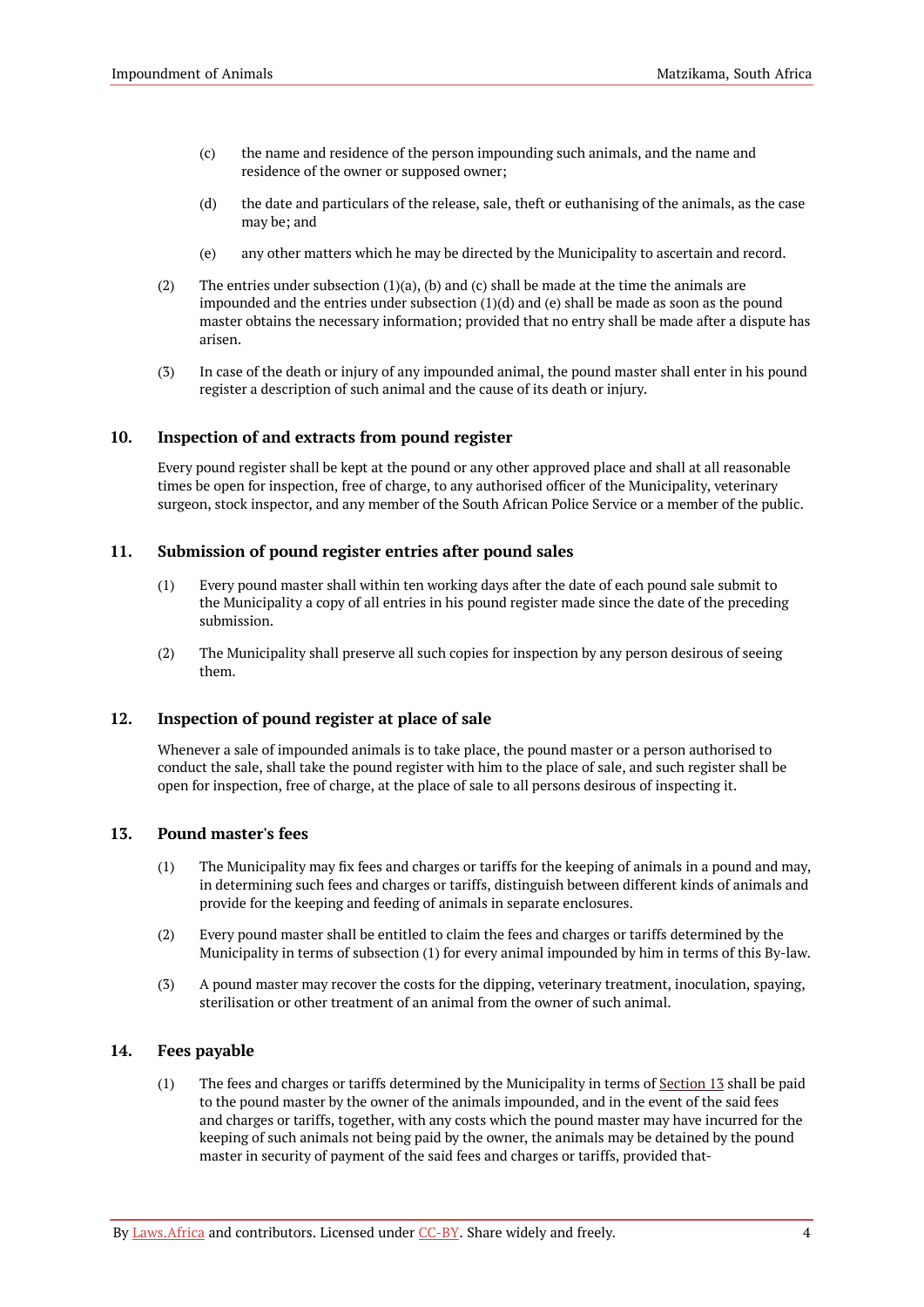- (a) if the value of the animals impounded is in excess of the total amount due thereon, as determined in terms of this By-law, and if the owner is unable to pay the said amount, the pound master shall detain only so many of the said animals as may be sufficient to secure the total amount due for all the animals, and shall deliver the remainder of the animals to the said owner;
- (b) any pound master who retains any greater number of such animals than is reasonably necessary to secure such amount shall be liable to the owner for any damages sustained by him on account of such retention.
- (2) If the pound master is an official of the Municipality, he shall within two working days pay the fees and charges or tariffs received by him in terms of this By-law into the revenue of the Municipality.
- (3) No pound master shall release any impounded animal until the prescribed fees and charges or tariffs have been paid to him.

# <span id="page-6-0"></span>**15. Notice of sale**

Every pound master shall:-

- (1) whenever any impounded animal has not been released within five working days from the date of its impoundment, forward to the Municipality a notice setting forth the species, marks and distinguishing features (if any) of such animal, and in regard to horses and cattle also their colour, and stating that the animal mentioned therein will be sold at the next sale of impounded animals, as well as the time and place of such sale;
- (2) upon sending such notice to the Municipality, post a copy thereof in a conspicuous place at or near his pound, there to remain until the day of the sale; and
- (3) publish in a newspaper circulating in the area of jurisdiction of the Municipality a notice of the sale of an impounded animal; provided that the cost of such notice shall be recoverable from the owner of the impounded animal and shall be deemed to be part of the amount to be deducted from the proceeds of the sale of an animal and it shall be recoverable from the owner of such animal if the said proceeds are less than the amount due; provided further that-
	- (a) if such notice refers to more than one animal, the Municipality shall in its discretion, divide the cost of such notice *pro rata* in respect of the animals referred to therein;
	- (b) if the owner of an impounded animal is unknown, and the proceeds of the sale do not cover the amount as aforesaid, the Municipality shall make good the deficit.

#### <span id="page-6-1"></span>**16. Pound sales**

- (1) Every sale of impounded animals shall-
	- (a) be conducted by the pound master or some other person duly authorised thereto by the Municipality; and
	- (b) commence at a time and be held on a day to be fixed by the person referred to in (a) above.
- (2) No person conducting a pound sale shall have any direct or indirect interest in any purchase at any sale so held by him and the following persons are prohibited from purchasing animals at a pound sale-
	- (a) the pound master or an employee of the pound;
	- (b) an employee or Council member of the Municipality;
	- (c) a spouse, life partner, parent, sibling or child of a person referred to in (a) and (b) above.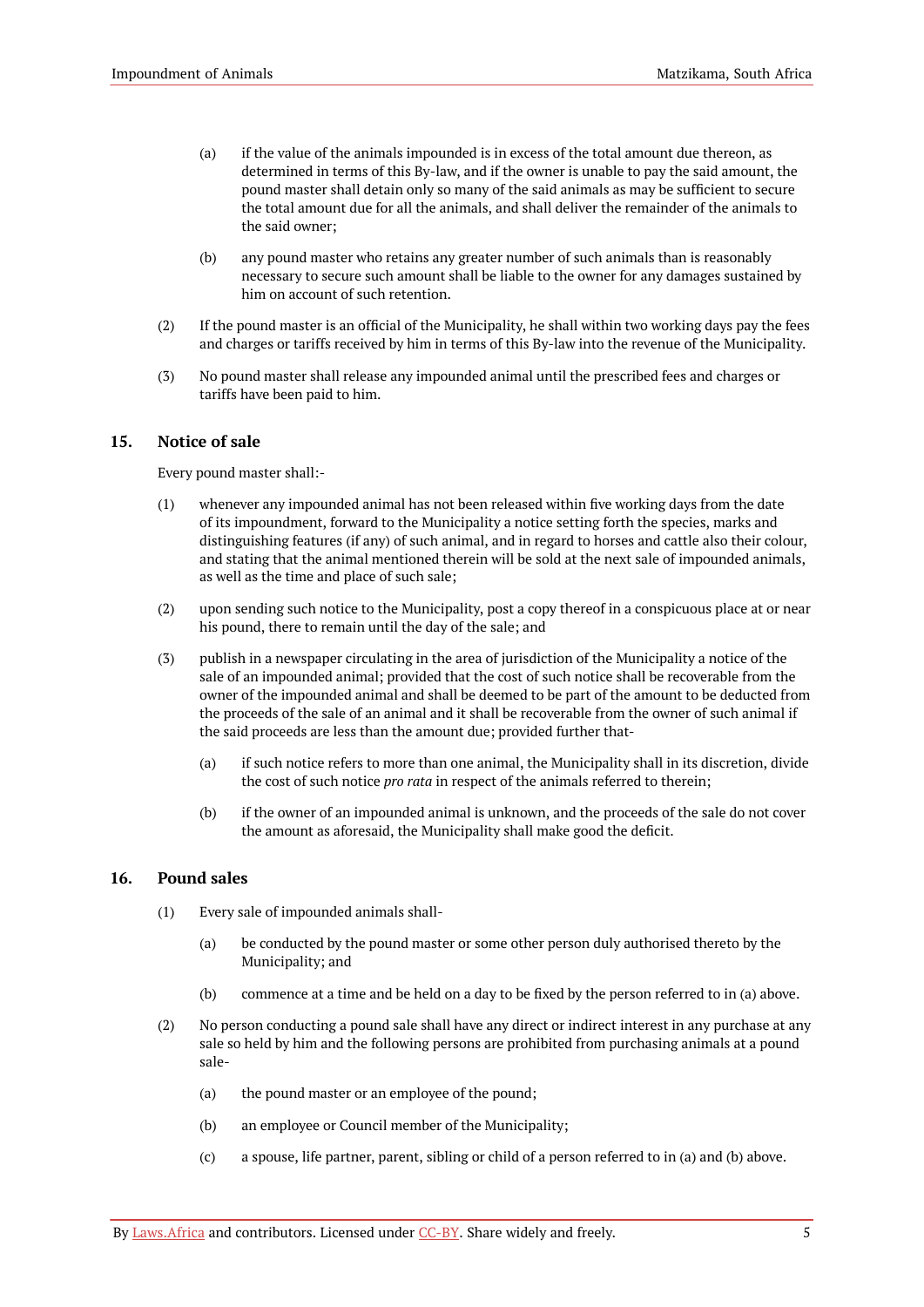- (3) No animal shall be put up for sale unless impounded for at least five working days.
- (4) All animals, except sheep and goats shall be sold individually.
- (5) Sheep and goats shall be sold in lots of not more than ten, and sheep and goats, or sheep or goats with different marks or brands shall in no circumstances be sold together in the same lot.
- (6) Animals shall be sold for cash, and the proceeds, less the amount of the pound fees and other fees, charges or tariffs payable in respect of such animals shall forthwith upon receipt, be handed by the pound master to the Municipality, which proceeds are to be paid to the owners of the animals sold according to their respective rights; provided that-
	- (a) if in any particular case the animals sold do not realise sufficient proceeds to yield the sum of pound fees and other fees, charges or tariffs as aforesaid, the proceeds shall first be utilised for the payment of the compensation due to the pound master, and if the said proceeds are insufficient to cover such compensation, the balance of compensation shall be paid to the pound master by the Municipality;
	- (b) any money, being the proceeds of the sale of any impounded animal as aforesaid, which remains in the hands of the Municipality for a period of twelve months without being claimed by the owner of such animal, shall become the property of the Municipality;
- (7) The Municipality has the power to compensate any pound master for any loss which he may incur in the keeping of animals where the selling price does not cover the costs incurred.
- (8) If any animal dies in the pound and the owner cannot be traced, the expenses of burying the carcass shall be borne by the Municipality.
- (9) The Municipality or an authorised officer may fix a reserve price for any animal offered for sale.
- (10) The auctioneer may, in the absence of a reserve price, withdraw any animal from the sale if the highest bid received is in his opinion not satisfactory.

#### <span id="page-7-0"></span>**17. Illegal impounding and penalties**

Any person who illegally impounds any animal shall be guilty of an offence and shall in addition be liable to the owner for all damages, pound fees, compensation, cost and charges arising out of such proceeding, and for all charges, fees or tariffs in connection therewith.

#### <span id="page-7-1"></span>**18. Use, detention and maltreatment of animals**

- (1) No person shall use an animal found trespassing for his own benefit.
- (2) No person shall furiously drive, worry or maltreat any animal found trespassing.
- (3) Any person who herds, drives or conveys an animal for impoundment must exercise reasonable care while doing so.

# <span id="page-7-2"></span>**19. Liability**

The Municipality, the pound master or any authorised official shall not be liable for the death or theft or injury to any animal, as a result of the seizure, transportation, impoundment or release of any such animal during the impoundment or as a result of impoundment.

#### <span id="page-7-3"></span>**20. Offences and penalties**

Any person who-